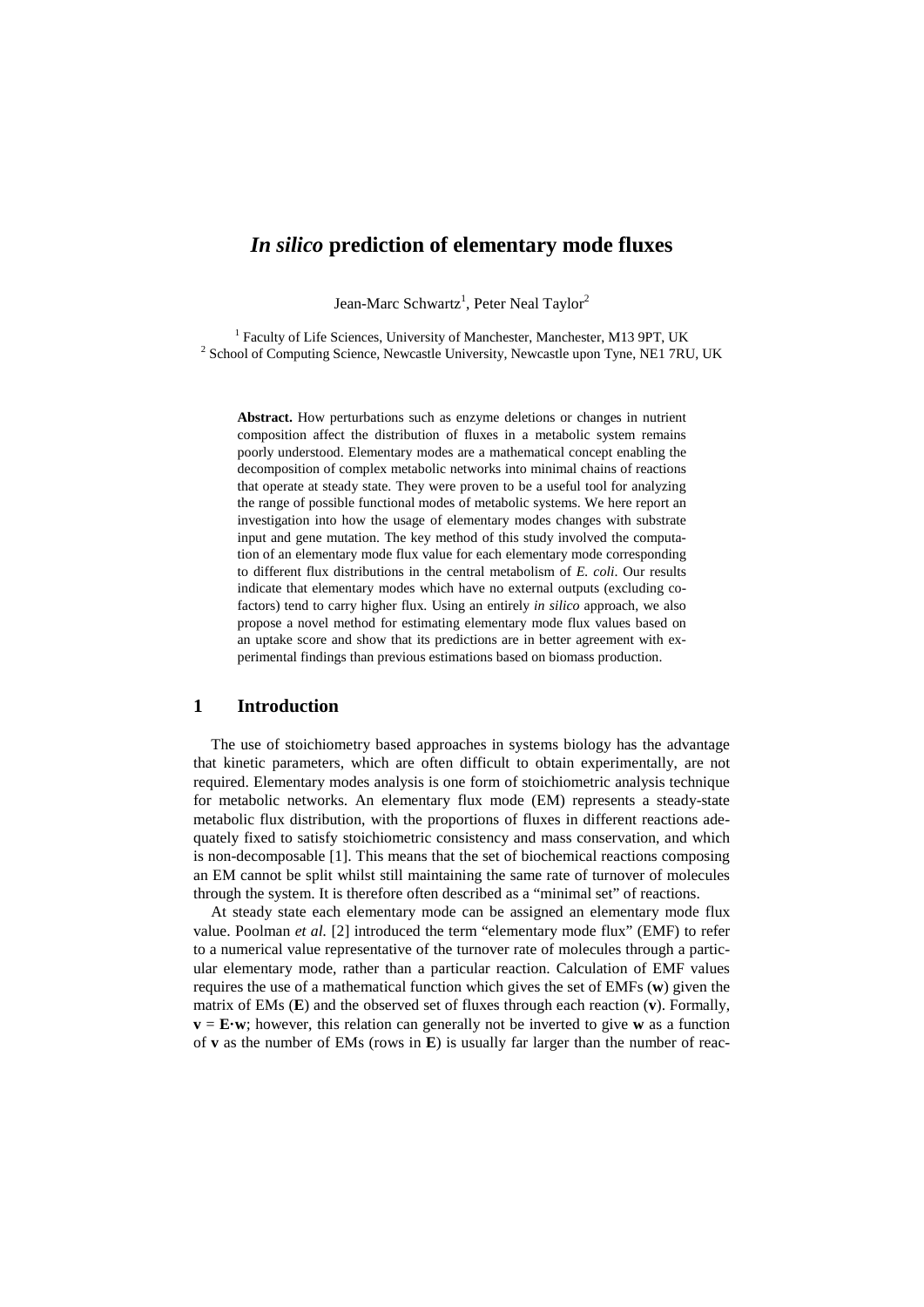tions, making  $\bf{E}$  non-invertible. It is therefore necessary to define a function ( $f$ ) to calculate EMF values as

$$
\mathbf{w} = f(\mathbf{E}, \mathbf{v}) \tag{1}
$$

Several functions have been proposed and implemented to solve this problem. Poolman *et al.* [2] used the concept of the Moore-Penrose generalized inverse, Schwartz & Kanehisa [3] used a quadratic programming approach, and Chan & Ji proposed a mixed integer linear approach [4]. Further to this, Wiback *et al.* [5] showed that, under the analysis of extreme pathways (a particular subset of elementary modes), an α-spectrum can be defined as the allowable range of extreme pathway contributions to a given flux distribution.

A vector of flux values for each reaction (**v**) is required for the calculation of EMFs. Obtaining such values experimentally can be expensive and time consuming. On the other hand, modeling using simulated fluxes is not always possible due to a lack of kinetic data. Stelling *et al.* [6] defined a formal method to estimate the efficiency of EMs and applied this principle to relate network structure to function. They introduced the concept of control effective flux (CEF) values, which measure how important reactions are to the operation of the network as a whole. Such techniques require only the network topology in the form of a stoichiometric matrix and can therefore be implemented entirely *in silico*. The availability of a full data set of flux values in both wild-type and a pyruvate kinase (pykF) knockout mutant of *E. coli* by Kurata *et al.* [7] and Emmerling *et al.* [8] provides an opportunity for the use of such data to help understanding the effect of such perturbation on metabolic functions.

The primary goal of this work was to determine EMF values for the central metabolic network of *E. coli* for different substrate inputs in both wild type and pykF knockout mutant and investigate the principles directing the redistribution of fluxes. Further to this, we adapted the control effective flux method proposed by Stelling *et al.* [6] to EMF analysis in order to predict, without experimental data, which Ems would have significant activity. We additionally introduce a new method for the prediction of EMFs based on the calculation of an uptake score and we compare the performance of this approach with the concept of efficiency as defined by Stelling *et al.*

#### **2 Methods**

The JaPathways package was used for the computation of elementary modes and elementary mode fluxes [9,10]. For the decomposition into EMFs to be successful it is essential that fluxes are strictly conserved in the original metabolic network. Since experimentally measured fluxes have limited precision there are cases where the original flux distribution is not entirely consistent. For example, one discrepancy noted was that of the flux of the AcCoA to Acetate reaction in the distribution provided by Kurata *et al.* [7]. Flux conservation implied that the flux should be 20 whereas the actual value provided was 19. Similar cases were encountered in the Emmerling data [8]. These values were adjusted before performing the EMF calculation to allow for a consistent decomposition.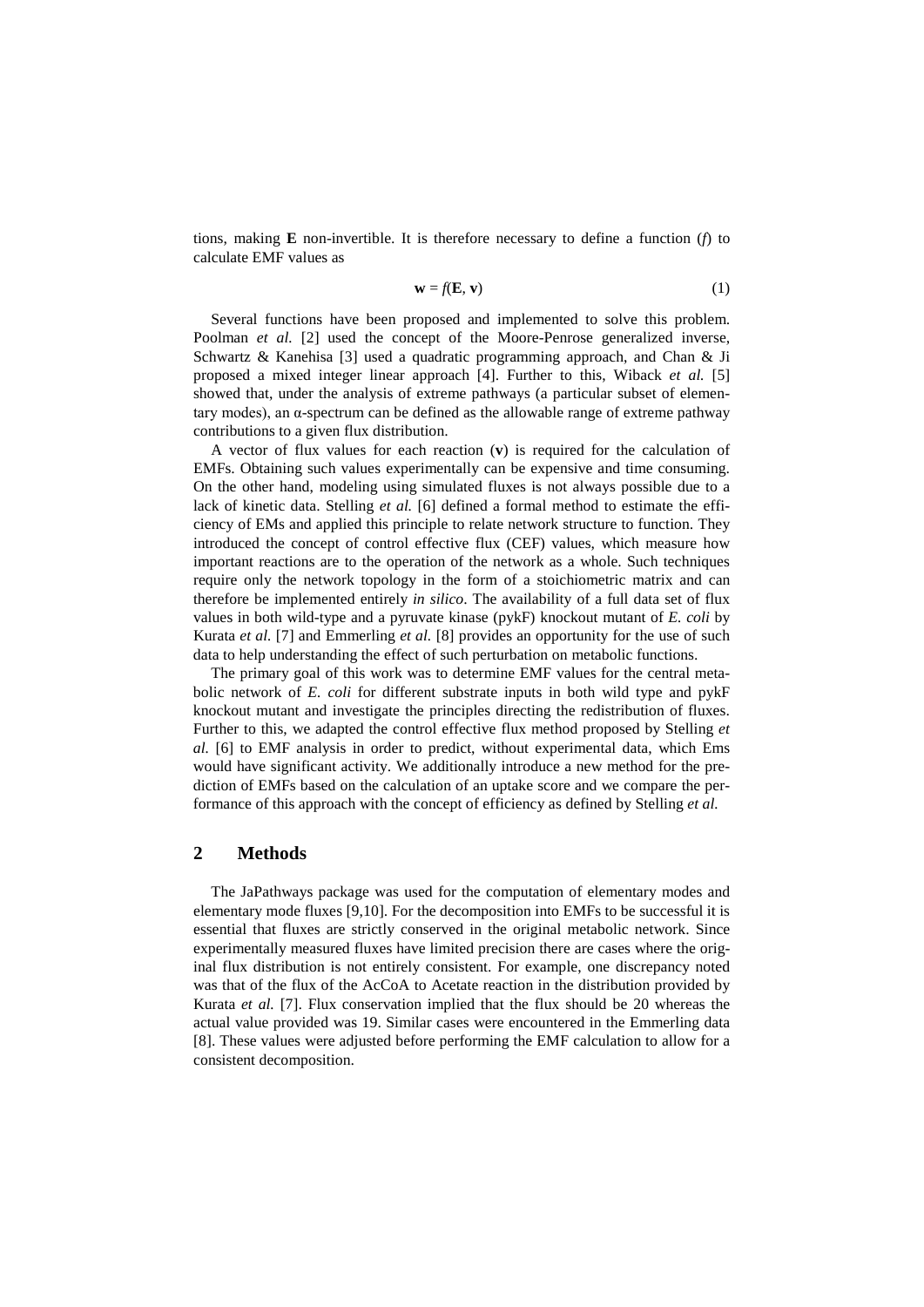To obtain EMF values for *E. coli*, JaPathways was executed using the experimental reaction flux data for wild type and for pykF knockout mutant provided by Kurata *et al.* [7]. The method was repeated for the network and corresponding flux data described by Emmerling [8]. To verify the EMs produced by JaPathways the same stoichiometric data was used with CellNetAnalyzer [11]. Compression techniques were applied to reduce the size of the system of equations as described by Gagneur & Klamt [12]. EMs and EMFs were compared using the compressed and the uncompressed version of the stoichiometric data file and the output checked to be identical. The compressed network is represented along with the original uncompressed network in Figure 1.



**Fig. 1.** The *E. coli* metabolic network (a) before and (b) after compression. External metabolites (represented by squares, biomass represented by 'B') are not included in the stoichiometric matrix but are shown here for better clarity. Filled circles indicate reactions with multiple products and substrates.

Three different methods were used to estimate EMFs using an entirely *in silico* approach. First, control effective flux values as defined by Stelling [6] were used as input to JaPathways, along with the stoichiometric matrix. These values were then compared to the EMF values obtained using the experimental data to test this *in silico* approach. Second, efficiency values (*ej*) for each individual EM (*j*) were calculated using the method described by Stelling [6]. The absolute flux of each EM (i.e. the sum of the stoichiometric coefficients in the mode) was divided by the absolute stoichiometric flux of extracellular glucose (Glc\_ext). This gave a value (*aj*) representative of the absolute flux of each EM, normalized by the input. The absolute amount of normalized biomass  $(b_i)$  produced by the EM was then divided by  $a_i$ . This value is being taken as representative of efficiency. Essentially this method optimizes for a small absolute flux (few reactions with little turnover) and high biomass production.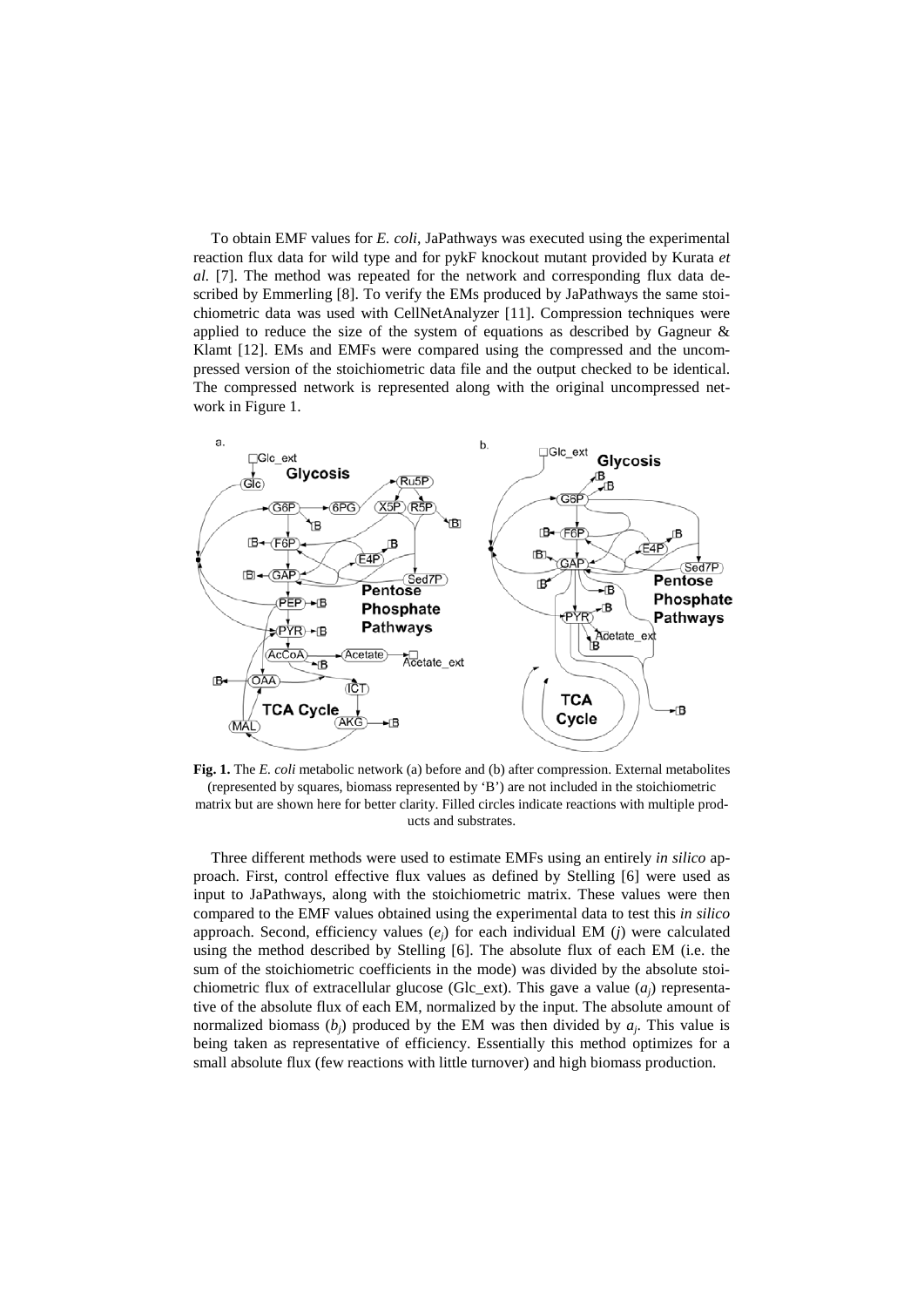$$
e_j = \frac{b_j}{a_j} \tag{2}
$$

A third method, which we introduce here, calculates what we call an 'uptake' score  $(u_i)$ . We begin by using the same method as above to calculate  $a_i$ . However, we differ from Stelling's approach by then dividing these summed values by the amount of Glc\_ext required  $(g_i)$  which is the stoichiometric uptake flux in the corresponding EM. In essence one can infer that the more Glc\_ext is required the more costly the EM is and therefore the denominator becomes larger ensuring a smaller estimated value. Whereas Stelling's method optimizes for biomass production, our method uses a similar technique to optimize for input consumption.

$$
u_j = \frac{a_j}{g_j} \tag{3}
$$

## **3 Results**

#### **3.1 Elementary mode fluxes**

The EM with the highest flux value for wild type is shown in Figure 2 (EM23). It has an EMF value of 7.78, which is 26% greater than the EM with the second highest EMF value of 5.73. The EM with the highest EMF value in the pykF knockout mutant is EM57 with a value of 3.29, which is 23% greater than the second highest EMF which has a value of 2.54 (Figure 2).

Overall, 30 of the 73 EMs found had an EMF value greater than zero in the wild type and 46 had an EMF value greater than zero in the pykF knockout mutant. Figure 3 shows the distribution of EMF values amongst the EMs for both wild type and mutant. It shows that the mutant has a broader distribution of EMF values; the mutant tends to use more EMs but with smaller flux through each one.

### **3.2 Throughput of the TCA cycle and pentose phosphate pathway**

Of the 73 EMs found, 24 include the tricarboxylic acid (TCA) cycle and 44 include the pentose phosphate (PP) pathway; 14 of these include both the TCA cycle and pentose phosphate pathway. The remaining 19 EMs contain neither of them.

In wild type the sum of the EMF values for EMs involving the pentose phosphate pathways represents 20% of the total produced flux through the whole network. EMs using the TCA cycle account for 51% of the total flux through the network.

In the pykF mutant the sum of the EMF values for EMs including the pentose phosphate pathway represents 63% of the total produced flux through the whole network. This is an increase of 43% over wild type. The sum of the EMF values for EMs involving the TCA cycle in the pykF knockout mutant accounts for 68% of the total flux through the system, an increase of 17% over wild type.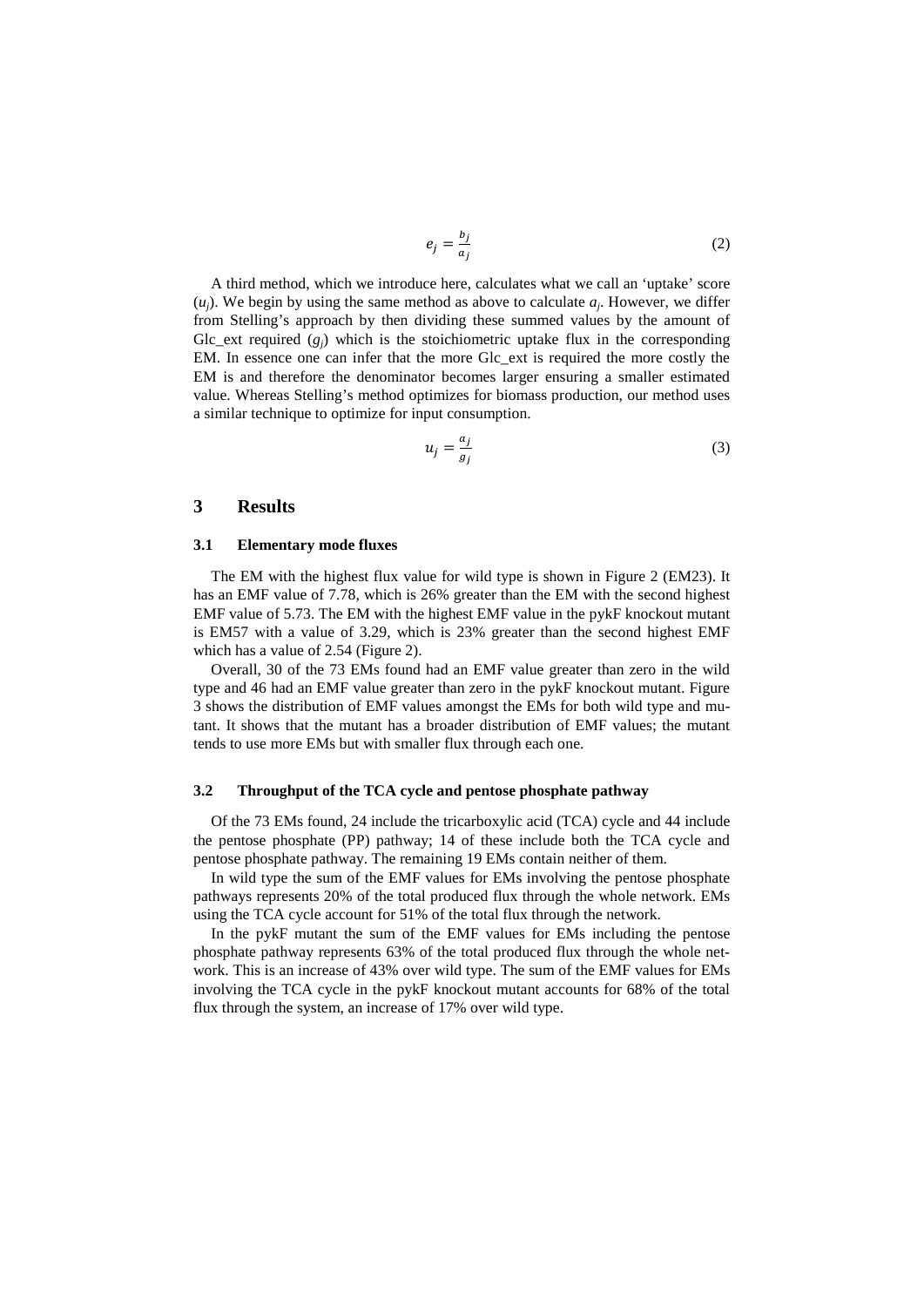

**Fig. 2.** The four elementary modes which have the biggest change in elementary mode flux value between wild type and mutant based on the Kurata *et al.* data. EM57 has an increase in flux in the mutant whereas EM23, EM9 and EM64 have a decreased elementary mode flux value. Numbers next to reaction arrows correspond to reaction ID.



**Fig. 3.** Distribution of elementary mode flux values for wild type (black bars) and pykF mutant (white bars) *E. coli* as a percentage of the sum of all elementary mode flux values.

#### **3.3 Efficiency and control effective flux**

The availability of EMF values calculated from experimental data provided an opportunity to test and compare several techniques for *in silico* prediction of such values. Firstly efficiency values calculated as proposed by Stelling *et al*. [6] are shown in comparison to EMF values derived from the experimental data in Figure 4a. Many of the EMs are not efficient according to Stelling's definition of efficiency because they do not produce biomass and therefore have values of zero; however our results show that many "inefficient" Ems do indeed carry fluxes greater than zero.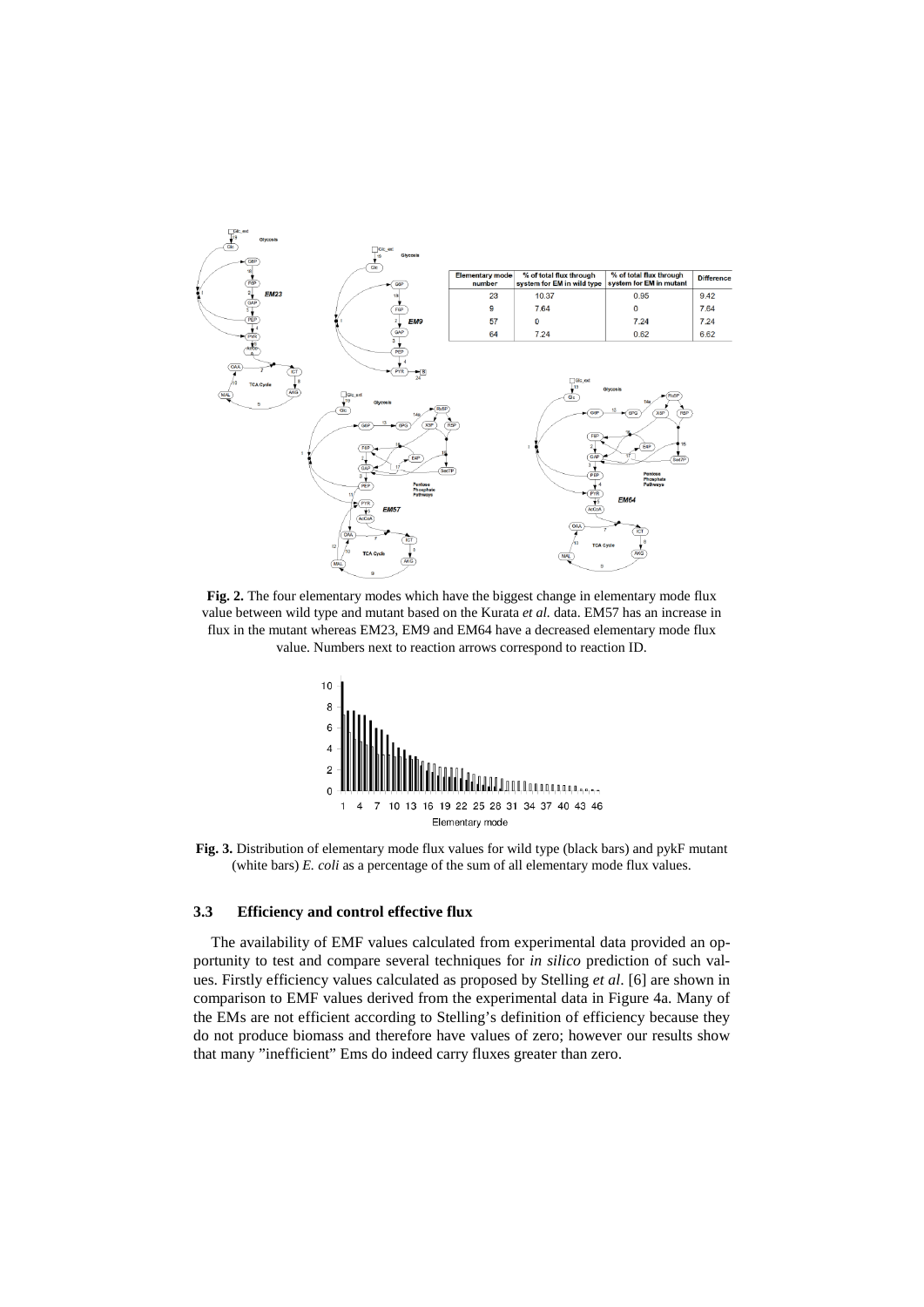

**Fig. 4.** Comparison between elementary mode fluxes (dashed lines) and different *in silico* scores (solid lines) for the set of 73 elementary modes from the network of Kurata *et al.* (a-c) and for the set of 83 elementary modes calculated using the nitrogen limited conditions described by Emmerling *et al.* (d-f). (a,d) Solid lines represent efficiency values calculated using Stelling's definition of efficiency. (b,e) Solid lines represent control effective flux (CEF) values as defined by Stelling and decomposed by JaPathways. (c,f) Solid lines represent uptake scores (equation 3). Elementary modes are sorted in each graph according to increasing scores. Values for solid lines in (a,d) and (c,f) have been multiplied by 10 and 0.3 respectively for scale.

Secondly, control effective fluxes (CEF), generally described as measuring the importance of a reaction, were used as input to the EMF computation algorithm in the same way as the experimental flux values were. A comparison between the EMF values for these two situations is shown in Figure 4b. Qualitatively speaking the approximation is better with many of the EMs with positive fluxes having higher values.

Finally, our approach using a modified version of efficiency (which we term the uptake score) to optimize for incoming Glc\_ext rather than biomass production, is shown in Figure 4c. This new method appears most accurate and correctly predicts the EM with the highest value. The method also provides a better estimate for many other EMs; all EMs carrying high flux are predicted to have a high uptake score. There appears to be a stronger qualitative correlation between the uptake score and the EMF value.

Since the flux distribution strongly depends on environmental conditions we repeated this analysis using the alternative set of experimental conditions described by Emmerling *et al.* [8]. They experimentally measured reaction fluxes in the central metabolic network of *E. coli* in glucose limited and nitrogen limited conditions. In glucose limited conditions the reaction fluxes (and consequently the elementary mode fluxes) are highly similar to those described by Kurata *et al*. (data not shown). In nitrogen limited conditions though, some of the reaction fluxes are significantly different. The direction of the flux is inverted in the transketolase II reaction bringing more flux into the pentose phosphate pathway. Because EMs in the Kurata network are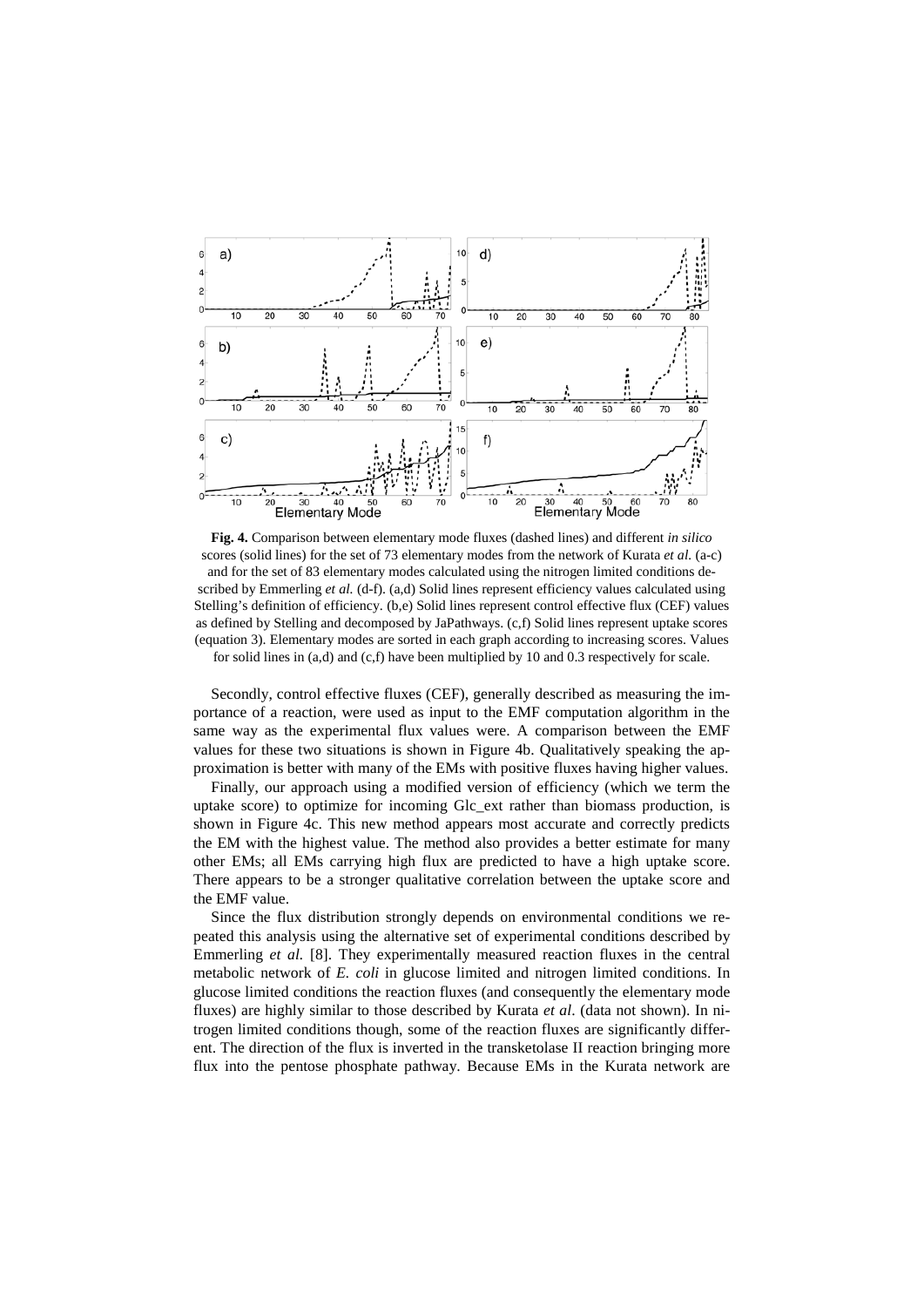irreversible, additional EMs are required to account for this opposite directionality of the flux. This results in a new set of 85 elementary modes. There is again a stronger correlation between the uptake score and the EMF values (Figure 4f) compared to previous methods (Figure 4d and e).

#### **4 Discussion**

We showed in this study that the quantification of flux distributions by elementary mode fluxes can cast new light on the principles directing the redistribution of fluxes in an enzymatic knockout. These principles may be used to investigate in a more systematic manner, without experimental data, the effect of gene deletions on metabolic activity and growth. Of the complete set of 73 EMs in the central metabolic network of *E. coli*, there are 24 which involve the TCA cycle. This represents a minority when compared to the number of EMs involving the PP pathway (44). Without the consideration of flux information, these numbers could suggest that the PP pathway should carry a greater proportion of the total flux through the system, but there is no clear correlation between the number of EMs and the actual flux carried by the reactions they contain. To consider only the topology of EMs is thus unlikely to be sufficient to reach biological conclusions about the organization of fluxes. Similarly, to consider only the flux values of individual reactions can also lead to incorrect conclusions. For example, the flux data from Kurata *et al.* [7] shows reaction 9 (α-ketoglutarate to malate) to have a flux of 73 in the pykF mutant, whereas reaction 13 (glucose-6 phosphate to 6-phosphogluconate) has a greater flux of 79 in the mutant. This flux data could give the incorrect impression that the PP pathway carries a greater proportion of the total flux through the system than the TCA cycle.

The integration of flux data with EMs via the computation of EMFs enables a higher level of analysis. Considering EMF values implies that, instead of considering fluxes in terms of individual reactions, flux levels are considered in terms of entire processes or paths. EMFs indicate that the EMs which contain the TCA cycle carry a greater proportion of the total system flux than those containing the PP pathway in both wild type and mutant, utilizing 51% and 68% of the total throughput of the system respectively. The TCA cycle is crucial for life and converts carbohydrates, fats and proteins into water and carbon dioxide to generate energy for the organism. As the TCA cycle is critical, one could expect that in wild type the simplest and most optimal path through the system which incorporates the TCA cycle would also carry the highest flux. This is indeed the case with EM23, as shown in Figure 2 when optimality is considered to be adapted for uptake glucose (Glc\_ext), rather than for biomass production. This EM has no external outputs other than cofactors and is therefore extremely optimized in substrate usage. Furthermore, our estimation based on uptake score shows a better agreement with a range of EM flux values than previous estimations based on biomass production. We demonstrated the repeatability of this result in different environmental conditions, showing that the uptake score has better predictive power in carbon limited and nitrogen limited experiments. These results are also consistent with other observations made in yeast [13] which showed that low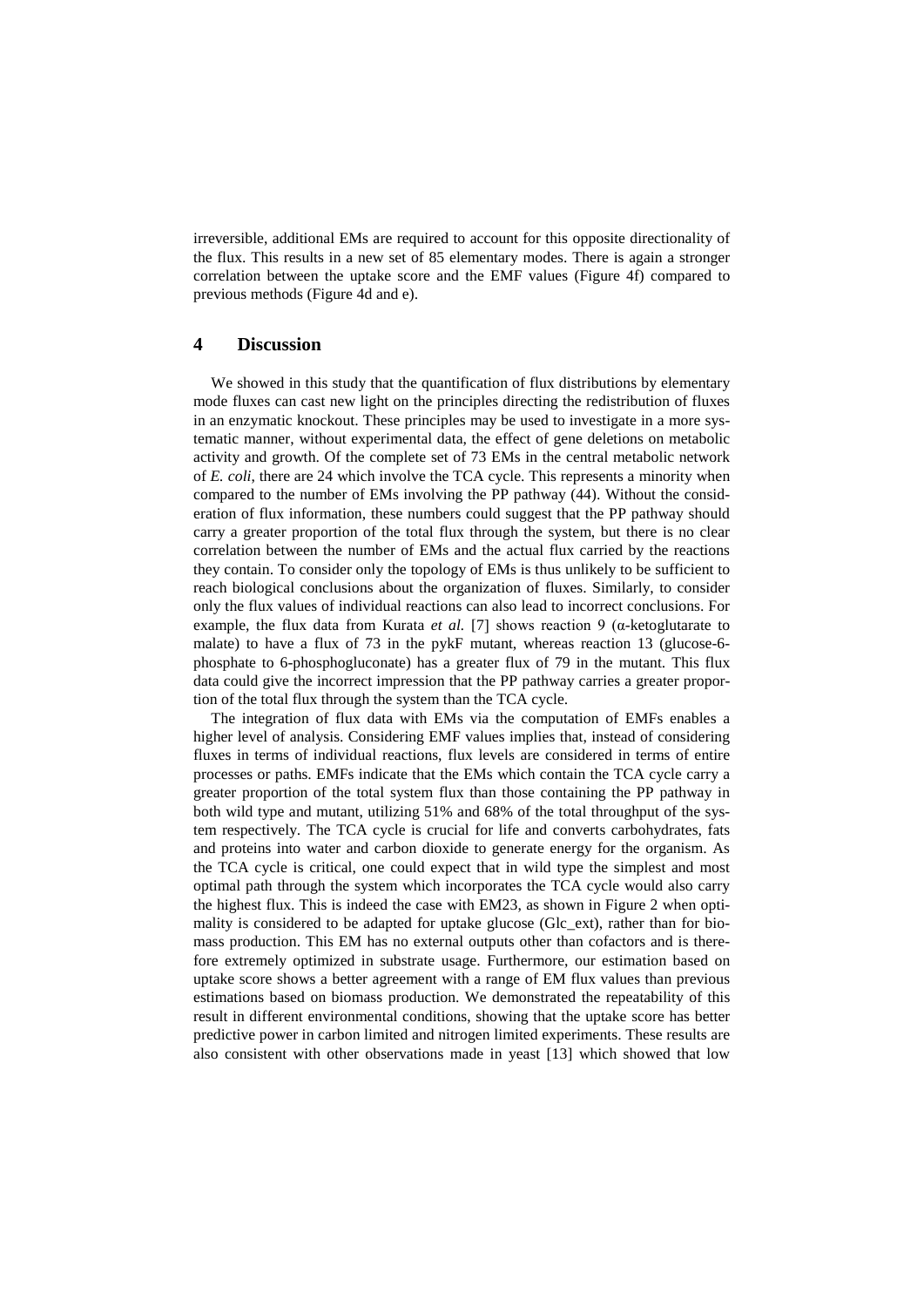yield pathways synthesizing important products can be favored over pathways maximizing molar yield. The maximization of molar yield thus does not seem to be a universal principle. These observations show that EMFs are able to quantify results that could be qualitatively deducted by biological intuition, adding justification to the use of a quadratic decomposition approach to quantify elementary mode fluxes.

A possible explanation for the large increase in the percentage of total throughput of the system for EMs including the PP pathway in the pykF mutant (from 20% up to 63%, Table 1) may be that many of them serve to supply pyruvate through alternative pathways. Many of the alternative paths that can provide pyruvate to the TCA cycle use the PP pathway. The pykF gene codes for an enzyme that catalyzes an essential glycolytic reaction leading to the production of pyruvate, which therefore must be supplied by alternative routes in the mutant. One may expect the large change from 20% to 63% to have a catastrophic effect on the organism, especially since the PP pathway accounts for 35-40% of the total NADPH generated [14]; however, the deletion of the glucose-6-phosphate 1-dehydrogenase (zwf) gene which is crucial to the PP pathway has been shown to have negligible effects on the specific growth rate and biomass yield [15]. This means that the organism can cope with large variations in the throughput of the PP pathway.

There exists a hereditary disorder known as pyruvate kinase deficiency which can be caused by a mutation to the pykF gene. Sufferers of the disorder have symptoms including lethargy and fatigue. The extra usage of other EMs in *E. coli* shows that, in order to get enough throughput through the TCA cycle, much energy is used by including reactions from less efficient modes through the PP pathway. It may be worth investigating the possibility of increasing the throughput of EMs that include the TCA cycle and not the PP pathway, since the regulation of these enzymes can be very expensive in terms of energy.

### **Acknowledgement**

PNT was supported by the Biotechnology and Biological Sciences Research Council (BBSRC).

### **References**

- 1. Schuster, S., Hilgetag, C., Woods, J.H., Fell, D.A.: Reaction routes in biochemical reaction systems: algebraic properties, validated calculation procedure and example from nucleotide metabolism. J. Math. Biol. 45, 153–181 (2002).
- 2. Poolman, M.G., Venkatesh, K.V., Pidcock, M.K., Fell, D.A.: A method for the determination of flux in elementary modes, and its application to *Lactobacillus rhamnosus*. Biotechnol. Bioeng. 88, 601–612 (2004).
- 3. Schwartz, J.M., Kanehisa, M.: A quadratic programming approach for decomposing steady-state metabolic flux distributions onto elementary modes. Bioinformatics 21 Suppl 2, ii204–ii205 (2005).
- 4. Chan, S.H.J., Ji, P.: Decomposing flux distributions into elementary flux modes in genome-scale metabolic networks. Bioinformatics 27, 2256–2262 (2011).